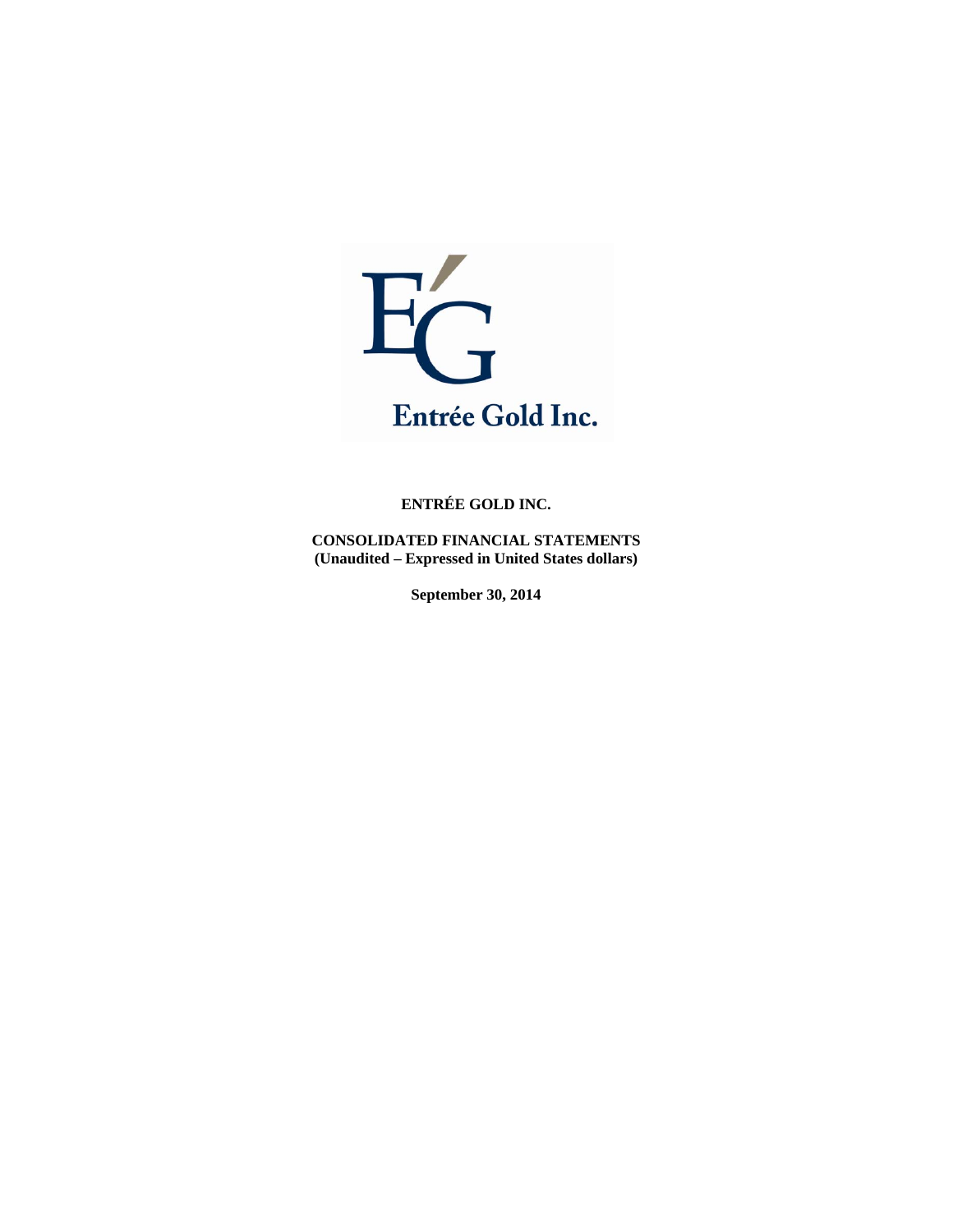# CONSOLIDATED BALANCE SHEETS

(Unaudited - Expressed in United States dollars)

|                                                                      |     | September 30,<br>2014 | December 31,<br>2013 |
|----------------------------------------------------------------------|-----|-----------------------|----------------------|
| <b>ASSETS</b>                                                        |     |                       |                      |
| <b>Current</b>                                                       |     |                       |                      |
| Cash and cash equivalents (Note 4)                                   | \$  | 38,738,298            | \$<br>46,701,216     |
| Receivables                                                          |     | 111,177               | 203,346              |
| Prepaid expenses                                                     |     | 893,718               | 751,140              |
| Total current assets                                                 |     | 39,743,193            | 47,655,702           |
| Equipment (Note 6)                                                   |     | 236,938               | 288,943              |
| Mineral property interests (Note 7)                                  |     | 45,977,071            | 48,806,565           |
| Reclamation deposits                                                 |     | 474,907               | 491,808              |
| Other assets                                                         |     | 167,302               | 152,087              |
| <b>Total assets</b>                                                  | \$  | 86,599,411            | \$<br>97,395,105     |
| <b>LIABILITIES AND STOCKHOLDERS' EQUITY</b>                          |     |                       |                      |
| <b>Current</b>                                                       |     |                       |                      |
| Accounts payable and accrued liabilities                             | -\$ | 1,537,056             | \$<br>1,261,206      |
| Loans payable to Oyu Tolgoi LLC (Note 8)                             |     | 6,287,579             | 5,978,133            |
| Deferred revenue (Note 9)                                            |     | 35,717,343            | 37,638,211           |
| Deferred income tax liabilities                                      |     | 5,548,357             | 7,340,516            |
| <b>Total liabilities</b>                                             |     | 49,090,335            | 52,218,066           |
| <b>Stockholders' equity</b>                                          |     |                       |                      |
| Common stock, no par value, unlimited number authorized, (Note 10)   |     | 177,138,693           | 177,065,075          |
| 146,984,385 (December 31, 2013 - 146,734,385) issued and outstanding |     |                       |                      |
| Additional paid-in capital                                           |     | 20,095,161            | 20,095,161           |
| Accumulated other comprehensive income (loss) (Note 13)              |     | (1,670,592)           | 465,615              |
| Accumulated deficit                                                  |     | (158, 054, 186)       | (152, 448, 812)      |
| Total stockholders' equity                                           |     | 37,509,076            | 45,177,039           |
| Total liabilities and stockholders' equity                           | \$  | 86,599,411            | \$<br>97,395,105     |
| Nature and continuance of operations (Note 1)                        |     |                       |                      |

 **Commitments** (Note 15)

 **Subsequent events** (Note 17)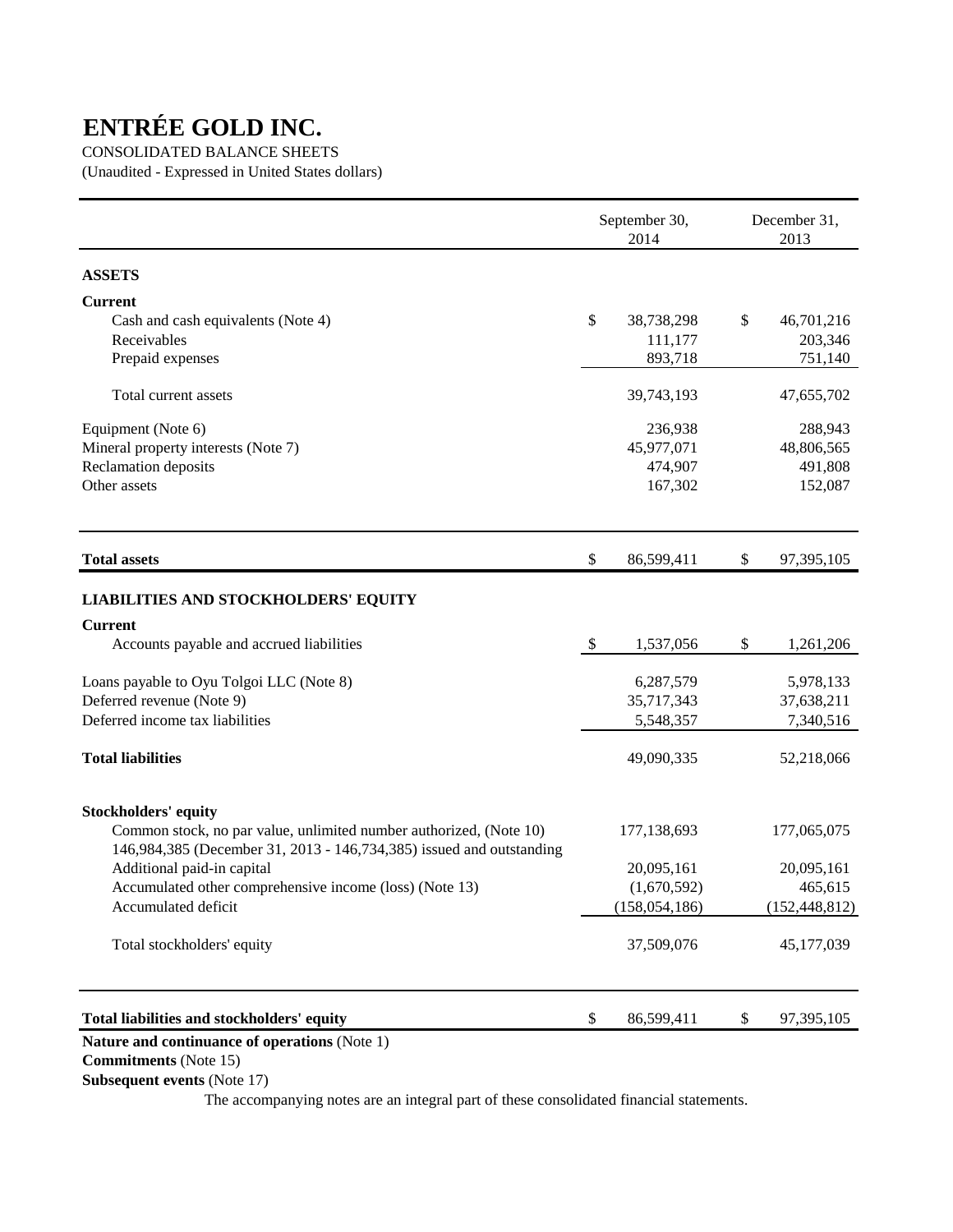CONSOLIDATED STATEMENTS OF OPERATIONS AND COMPREHENSIVE LOSS

(Unaudited - Expressed in United States dollars)

|                                                        | Three Months<br>Ended<br>September 30,<br>2014 | Three Months<br>Ended<br>September 30,<br>2013 |               | Nine Months<br>Ended<br>September 30,<br>2014 |               | Nine Months<br>Ended<br>September 30,<br>2013 |
|--------------------------------------------------------|------------------------------------------------|------------------------------------------------|---------------|-----------------------------------------------|---------------|-----------------------------------------------|
| <b>EXPENSES</b>                                        |                                                |                                                |               |                                               |               |                                               |
| Exploration (Note 7)                                   | \$<br>2,268,197                                | \$<br>1,168,327                                | <sup>\$</sup> | 4,589,668                                     | <sup>\$</sup> | 4,676,753                                     |
| General and administration                             | 844,646                                        | 1,047,875                                      |               | 2,968,843                                     |               | 5,012,222                                     |
| Consultancy and advisory fees                          | 177,194                                        | 320,567                                        |               | 696,936                                       |               | 1,631,668                                     |
| Impairment of mineral property interests (Note 7)      | 552,095                                        |                                                |               | 552,095                                       |               | 437,732                                       |
| Depreciation                                           | 16,277                                         | 24,831                                         |               | 51,112                                        |               | 80,371                                        |
| Gain on sale of mineral property interests             |                                                |                                                |               | (28,096)                                      |               |                                               |
| Foreign exchange loss (gain)                           | (1,126,822)                                    | 662,337                                        |               | (1,316,235)                                   |               | (348,072)                                     |
| <b>Loss from operations</b>                            | (2,731,587)                                    | (3,223,937)                                    |               | (7,514,323)                                   |               | (11, 490, 674)                                |
| Interest income                                        | 79,174                                         | 140,418                                        |               | 259,464                                       |               | 304,932                                       |
| Interest expense (Note 5)                              | (66, 735)                                      | (65,313)                                       |               | (197, 120)                                    |               | (194, 122)                                    |
| Loss from equity investee (Note 5)                     | (29,369)                                       | (23,049)                                       |               | (78, 933)                                     |               | (116, 295)                                    |
| Fair value adjustment of asset backed commercial paper |                                                |                                                |               |                                               |               | 147,564                                       |
| Loss from operations before income taxes               | (2,748,517)                                    | (3, 171, 881)                                  |               | (7,530,912)                                   |               | (11,348,595)                                  |
| Current income tax recovery                            |                                                |                                                |               | 133,379                                       |               |                                               |
| Deferred income tax recovery                           | 1,348,919                                      | 241,279                                        |               | 1,792,159                                     |               | 1,050,532                                     |
| <b>Net loss</b>                                        | \$<br>(1,399,598)                              | \$<br>$(2,930,602)$ \$                         |               |                                               |               | $(5,605,374)$ \$ $(10,298,063)$               |
| Comprehensive loss:                                    |                                                |                                                |               |                                               |               |                                               |
| Net loss                                               | \$<br>$(1,399,598)$ \$                         | $(2,930,602)$ \$                               |               |                                               |               | $(5,605,374)$ \$ $(10,298,063)$               |
| Foreign currency translation adjustment (Note 13)      | (1,879,527)                                    | 1,099,467                                      |               | (2, 136, 207)                                 |               | (1,223,746)                                   |
| <b>Comprehensive loss:</b>                             | \$<br>(3,279,125)                              | \$<br>$(1,831,135)$ \$                         |               |                                               |               | $(7,741,581)$ \$ $(11,521,809)$               |
| Basic and diluted net loss per share                   | \$<br>$(0.01)$ \$                              | $(0.02)$ \$                                    |               | $(0.04)$ \$                                   |               | (0.07)                                        |
| Weighted average number of common shares outstanding   | 146,984,385                                    | 146,734,385                                    |               | 146,849,770                                   |               | 142,875,149                                   |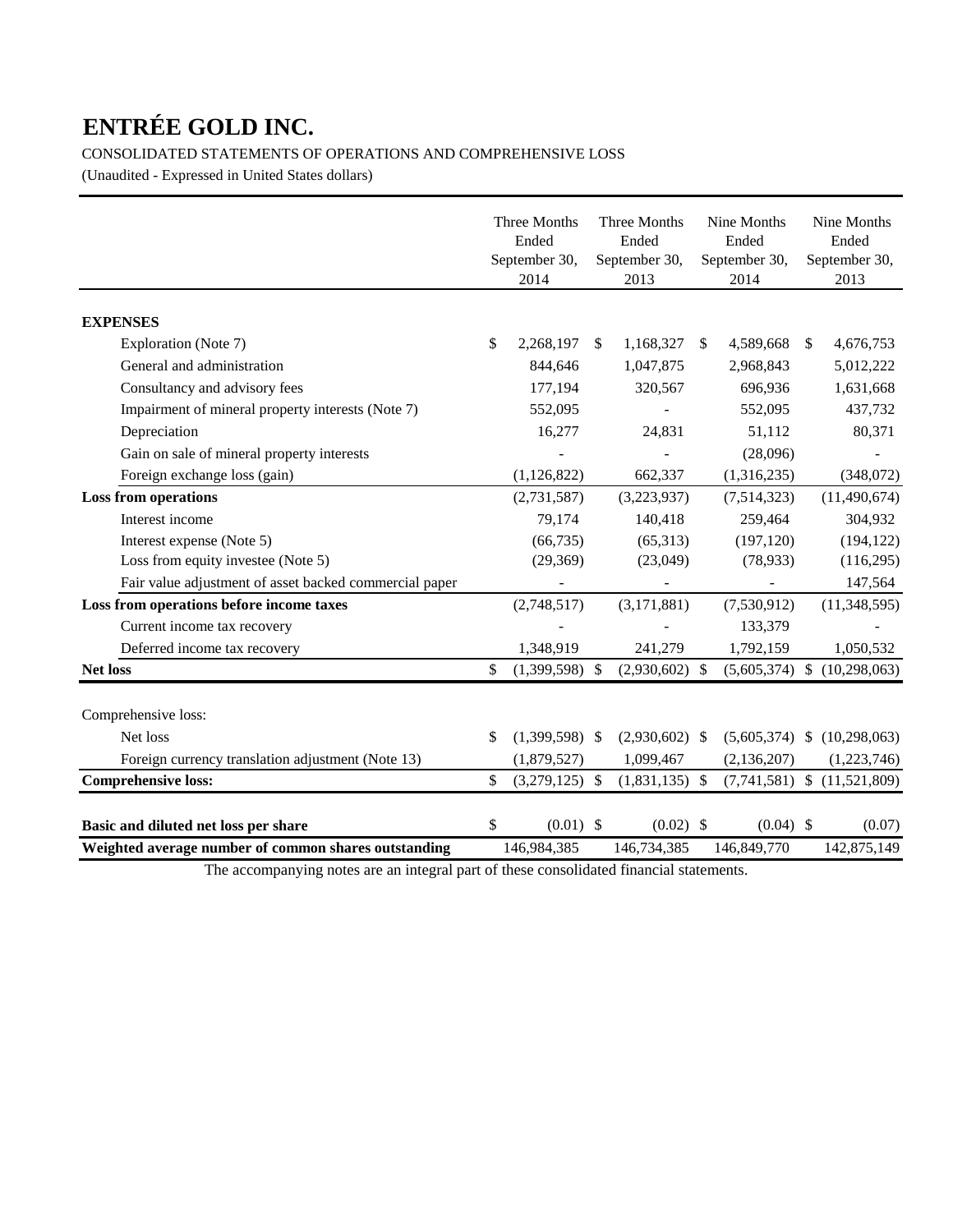# CONSOLIDATED STATEMENT OF STOCKHOLDERS' EQUITY

(Unaudited - Expressed in United States dollars)

|                                                                                                     | Number of<br><b>Shares</b> |    | Common<br>Stock                         |    | Additional<br>Paid-in Capital | Accumulated<br>Other<br>Comprehensive<br>Income (Loss) |    | Accumulated<br>Deficit |    | Total<br>Stockholders<br>Equity    |
|-----------------------------------------------------------------------------------------------------|----------------------------|----|-----------------------------------------|----|-------------------------------|--------------------------------------------------------|----|------------------------|----|------------------------------------|
| Balance, December 31, 2013                                                                          | 146,734,385                | S  | 177,065,075                             | \$ | 20,095,161                    | \$<br>465,615                                          | \$ | (152, 448, 812)        | S. | 45,177,039                         |
| Foreign currency translation adjustment                                                             |                            |    |                                         |    |                               | (1,696,288)                                            |    |                        |    | (1,696,288)                        |
| Net loss                                                                                            |                            |    | ٠                                       |    | $\overline{\phantom{a}}$      |                                                        |    | (1,279,985)            |    | (1,279,985)                        |
| Balance, March 31, 2014                                                                             | 146,734,385                |    | 177,065,075                             | S. | 20,095,161                    | (1,230,673)                                            |    | (153, 728, 797)        |    | 42,200,766                         |
| Shares issued:<br>Mineral property interests<br>Foreign currency translation adjustment<br>Net loss | 250,000                    |    | 73,618<br>$\overline{\phantom{a}}$<br>- |    |                               | 1,439,608                                              |    | (2,925,791)            |    | 73,618<br>1,439,608<br>(2,925,791) |
| <b>Balance, June 30, 2014</b>                                                                       | 146,984,385                | S. | 177,138,693                             | \$ | 20,095,161                    | \$<br>208,935                                          | S  | (156, 654, 588)        | -S | 40,788,201                         |
| Foreign currency translation adjustment<br>Net loss                                                 |                            |    |                                         |    |                               | (1,879,527)                                            |    | (1,399,598)            |    | (1,879,527)<br>(1,399,598)         |
| Balance, September 30, 2014                                                                         | 146,984,385                | -S | 177,138,693                             | S  | 20,095,161                    | (1,670,592)                                            | ж  | (158, 054, 186)        |    | 37,509,076                         |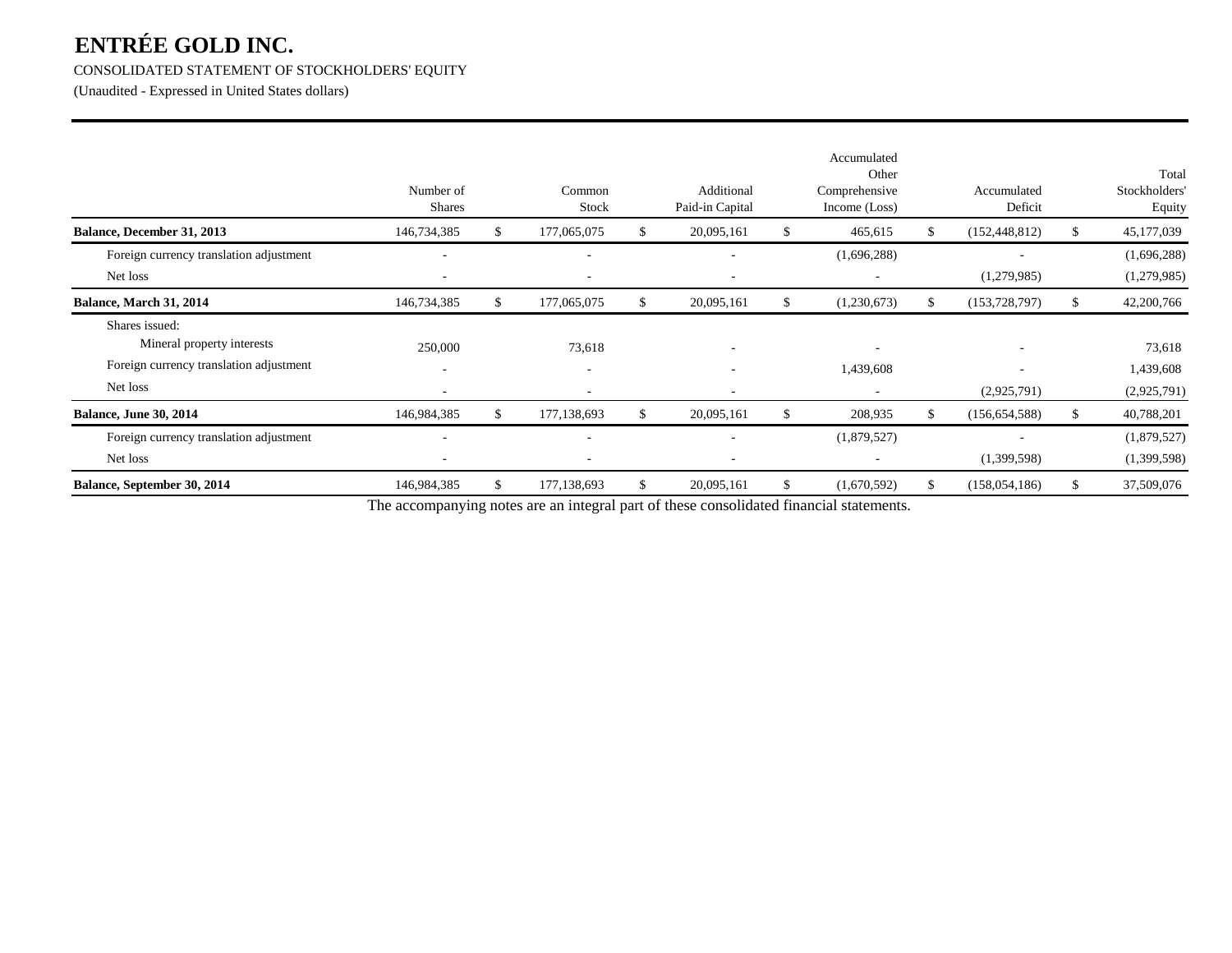CONSOLIDATED STATEMENTS OF CASH FLOWS

(Unaudited - Expressed in United States dollars)

|                                                                                                         | Nine Months<br>Ended<br>September 30,<br>2014 | Nine Months<br>Ended<br>September 30,<br>2013 |
|---------------------------------------------------------------------------------------------------------|-----------------------------------------------|-----------------------------------------------|
| <b>CASH FLOWS FROM OPERATING ACTIVITIES</b>                                                             |                                               |                                               |
| Net loss                                                                                                | \$<br>$(5,605,374)$ \$                        | (10, 298, 063)                                |
| Items not affecting cash:                                                                               |                                               |                                               |
| Depreciation                                                                                            | 51,112                                        | 80,371                                        |
| Stock-based compensation                                                                                |                                               | 1,052,637                                     |
| Loss from equity investee                                                                               | 78,933                                        | 116,295                                       |
| Interest expense                                                                                        | 197,120                                       | 194,122                                       |
| Deferred income tax recovery                                                                            | (1,792,159)                                   | (1,050,532)                                   |
| Gain on sale of mineral property interests                                                              | (28,096)                                      |                                               |
| Impairment of mineral property interests                                                                | 552,095                                       | 437,732                                       |
| Unrealized foreign exchange gain                                                                        | (1,288,443)                                   | (76, 744)                                     |
| Changes in assets and liabilities:                                                                      |                                               |                                               |
| Receivables                                                                                             | 83,832                                        | (31,674)                                      |
| Prepaid expenses                                                                                        | (185, 425)                                    | (167, 729)                                    |
| Other assets                                                                                            | 12,495                                        | (11, 817)                                     |
| Accounts payable and accrued liabilities                                                                | 348,702                                       | (109, 693)                                    |
| Deposit on metal credit delivering obligation                                                           |                                               | 40,000,000                                    |
| Net cash provided by (used in) operating activities                                                     | (7,575,208)                                   | 30,134,905                                    |
| <b>CASH FLOWS FROM FINANCING ACTIVITIES</b>                                                             |                                               |                                               |
| Proceeds from issuance of capital stock                                                                 |                                               | 9,722,897                                     |
| Share issue costs                                                                                       |                                               | (86, 636)                                     |
| Net cash provided by financing activities                                                               |                                               | 9,636,261                                     |
| <b>CASH FLOWS FROM INVESTING ACTIVITIES</b>                                                             |                                               |                                               |
| Mineral property interests                                                                              | (100,000)                                     | (50,000)                                      |
| Reclamation deposits                                                                                    | 17,249                                        | 115,180                                       |
| Acquisition of equipment                                                                                | (13,074)                                      | (4,736)                                       |
| Proceeds from sale of royalty interest                                                                  |                                               | 5,000,000                                     |
|                                                                                                         |                                               |                                               |
| Proceeds from sale of mineral property interests<br>Net cash provided by (used in) investing activities | 28,096<br>(67, 729)                           | 5,060,444                                     |
|                                                                                                         |                                               |                                               |
| Effect of foreign currency translation on cash and                                                      |                                               |                                               |
| cash equivalents                                                                                        | (319,981)                                     | (429,779)                                     |
| Change in cash and cash equivalents                                                                     |                                               |                                               |
| during the period                                                                                       | (7,962,918)                                   | 44,401,831                                    |
| Cash and cash equivalents, beginning of period                                                          | 46,701,216                                    | 4,255,508                                     |
| Cash and cash equivalents, end of period                                                                | \$<br>38,738,298                              | \$<br>48,657,339                              |
| Cash paid for interest during the period                                                                | \$                                            | \$                                            |
| Cash paid for income taxes during the period                                                            | \$                                            | \$                                            |

Supplemental disclosure with respect to cash flows (Note 14)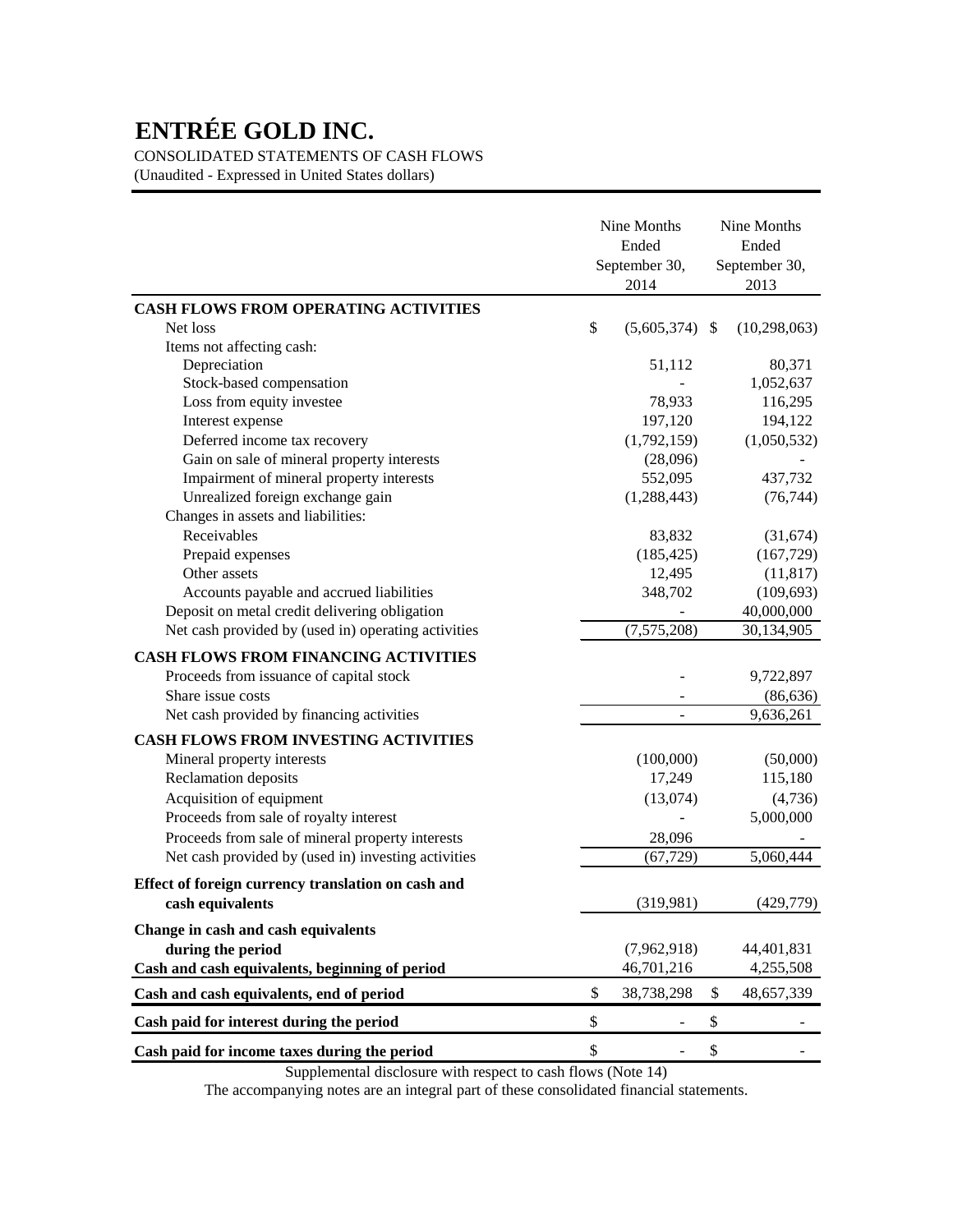#### **1. NATURE AND CONTINUANCE OF OPERATIONS**

Entrée Gold Inc. was incorporated under the laws of the Province of British Columbia on July 19, 1995 and continued under the laws of the Yukon Territory on January 22, 2003. On May 27, 2005, Entrée Gold Inc. changed its governing jurisdiction from the Yukon Territory to British Columbia by continuing into British Columbia under the *Business Corporations Act* (British Columbia). The principal business activity of Entrée Gold Inc., together with its subsidiaries (collectively referred to as the "Company"), is the exploration of mineral property interests. To date, the Company has not generated significant revenues from its operations and is considered to be in the exploration stage.

All amounts are expressed in United States dollars, except for certain amounts denoted in Canadian dollars ("C\$"), and Australian dollars ("A\$").

These consolidated financial statements have been prepared on the assumption that the Company will be able to realize its assets and discharge its liabilities in the normal course of business. The Company currently earns no operating revenues. Continued operations of the Company are dependent upon the Company's ability to secure additional equity capital or receive other financial support, and in the longer term to generate profits from business operations. Management believes that the Company has sufficient working capital to maintain its operations for the next fiscal year.

### **2. BASIS OF PRESENTATION**

The interim period financial statements have been prepared by the Company in conformity with generally accepted accounting principles in the United States of America. The preparation of financial data is based on accounting principles and practices consistent with those used in the preparation of annual financial statements, and in the opinion of management these financial statements contain all adjustments necessary (consisting of normally recurring adjustments) to present fairly the financial information contained therein. Certain information and footnote disclosure normally included in the financial statements prepared in conformity with generally accepted accounting principles in the United States of America have been condensed or omitted. These interim period statements should be read together with the most recent audited financial statements and the accompanying notes for the year ended December 31, 2013. The results of operations for the nine months ended September 30, 2014 are not necessarily indicative of the results to be expected for the year ending December 31, 2014.

# **3. SIGNIFICANT ACCOUNTING POLICIES**

These consolidated financial statements follow the same significant accounting policies as those outlined in the notes to the audited consolidated financial statements for the year ended December 31, 2013.

#### **Recent accounting pronoucements**

In June 2014, the Financial Accounting Standards Board ("FASB") issued Accounting Standards Update (ASU) No. 2014-10, "Development Stage Entities (Topic 915): Elimination of Certain Financial Reporting Requirements, Including an Amendment to Variable Interest Entities Guidance in Topic 810, Consolidation". This ASU does the following, among other things: a) eliminates the requirement to present inception-to-date information on the statements of income, cash flows, and shareholders' equity, b) eliminates the need to label the financial statements as those of a development stage entity, c) eliminates the need to disclose a description of the development stage activities in which the entity is engaged, and d) amends FASB ASC 275, "Risks and Uncertainties", to clarify that information on risks and uncertainties for entities that have not commenced planned principal operations is required. The amendments in ASU No. 2014-10 related to the elimination of Topic 915 disclosures and the additional disclosure for Topic 275 are effective for public companies for annual and interim reporting periods beginning after December 15, 2014. Early adoption is permitted. The Company has evaluated this ASU and early adopted for the period beginning on April 1, 2014.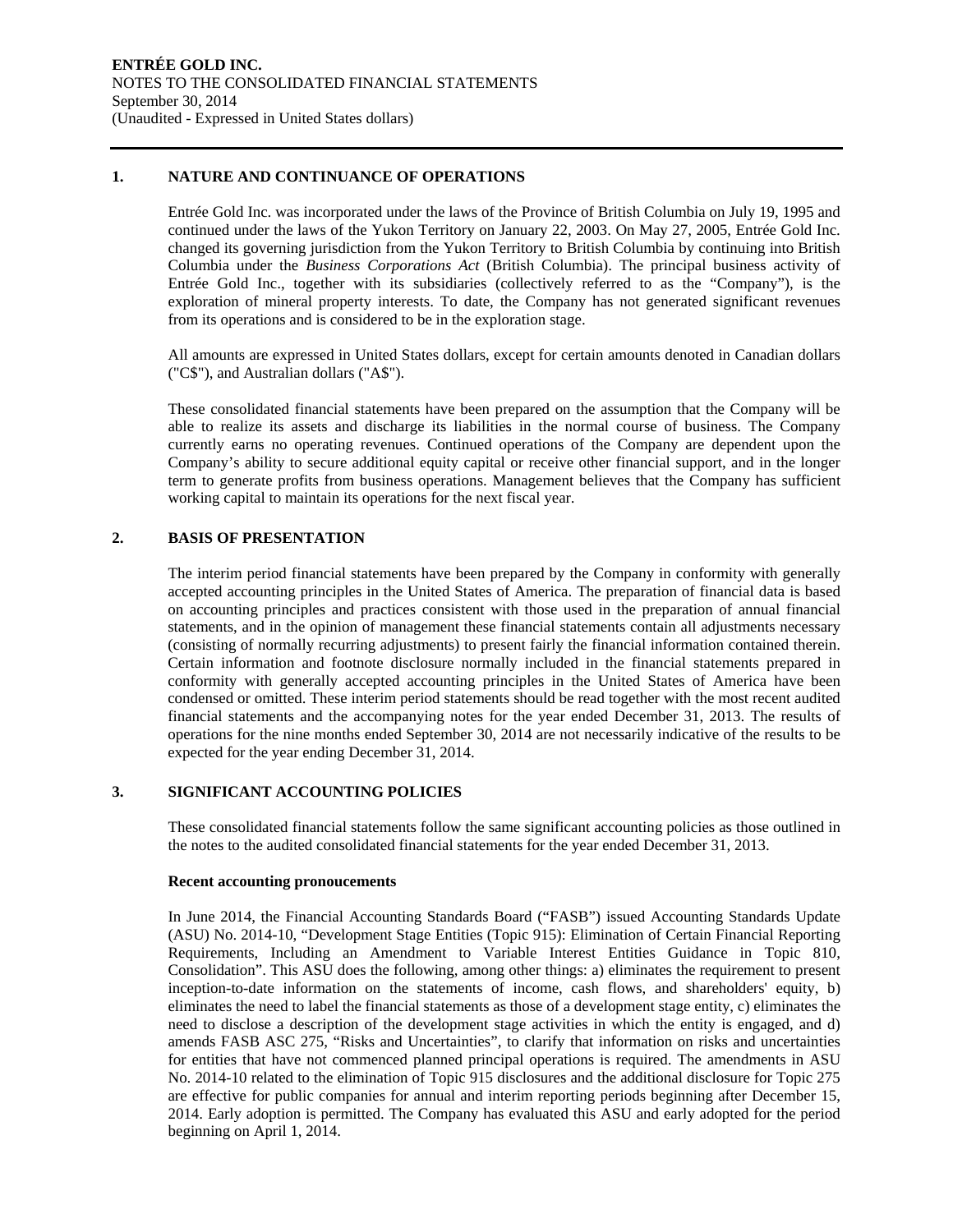### **4. CASH AND CASH EQUIVALENTS**

Cash and cash equivalents consist of cash at bank and in hand of \$38,738,298 as at September 30, 2014 (December 31, 2013 - \$46,701,216).

# **5. LONG-TERM INVESTMENTS**

#### *Equity Method Investment*

The Company accounts for its interest in a joint venture with Oyu Tolgoi LLC ("OTLLC"), a company owned 66% by Turquoise Hill Resources Ltd. (formerly Ivanhoe Mines Ltd.) ("Turquoise Hill") and 34% by the Government of Mongolia (Note 7), as a 20% equity investment. The Company's share of the loss of the joint venture is \$78,933 for the nine months ended September 30, 2014 (September 30, 2013 - \$116,295) plus accrued interest expense of \$197,120 for the nine months ended September 30, 2014 (September 30, 2013 - \$194,122).

# **6. EQUIPMENT**

|                                                                               |    |                                            | September 30, 2014 |                                            |          |                                      | December 31, 2013                             |             |                                                 |                                        |  |
|-------------------------------------------------------------------------------|----|--------------------------------------------|--------------------|--------------------------------------------|----------|--------------------------------------|-----------------------------------------------|-------------|-------------------------------------------------|----------------------------------------|--|
|                                                                               |    |                                            | Accumulated        |                                            | Net Book |                                      |                                               | Accumulated | Net Book                                        |                                        |  |
|                                                                               |    |                                            | Cost Depreciation  |                                            | Value    | Cost Depreciation                    |                                               |             | Value                                           |                                        |  |
| Office equipment<br>Computer equipment<br>Field equipment<br><b>Buildings</b> | \$ | 87,359 \$<br>448,783<br>238,764<br>233,958 |                    | 64,536 \$<br>356,153<br>153,357<br>197,880 |          | 22,823<br>92,630<br>85,407<br>36,078 | \$<br>92,057<br>459,426<br>251,604<br>246,540 | \$.         | 64,123<br>- \$<br>349,636<br>144,786<br>202,139 | 27,934<br>109,790<br>106,818<br>44,401 |  |
|                                                                               | S  | 1,008,864                                  |                    | 771,926                                    | S        | 236,938                              | \$<br>1,049,627                               | \$          | 760,684<br>S                                    | 288,943                                |  |

# **7. MINERAL PROPERTY INTERESTS**

Title to mineral property interests involves certain inherent risks due to the difficulties of determining the validity of certain claims as well as the potential for problems arising from the frequently ambiguous conveyancing history characteristic of many mineral property interests. The Company has investigated title to its mineral property interests and, except as otherwise disclosed below, to the best of its knowledge, title to the mineral property interests is in good standing.

# *Material Properties*

The Company's two principal assets are the Ann Mason project (the "Ann Mason Project") in Nevada and its interest in the Lookout Hill property in Mongolia.

#### **Ann Mason, Nevada, United States**

The Ann Mason Project is defined by a series of both unpatented lode claims on public land administered by the Bureau of Land Management, and title to patented lode claims. The project area includes the Ann Mason and the Blue Hill deposits, and several early-stage copper porphyry targets including the Blackjack IP, Blackjack Oxide, Roulette and Minnesota targets.

Certain of the unpatented lode claims are leased to the Company pursuant to a mining lease and option to purchase agreement ("MLOPA") with two individuals. Under the MLOPA, the Company has the option to purchase the claims for \$500,000, which, if exercised, will be subject to a 3% net smelter returns ("NSR")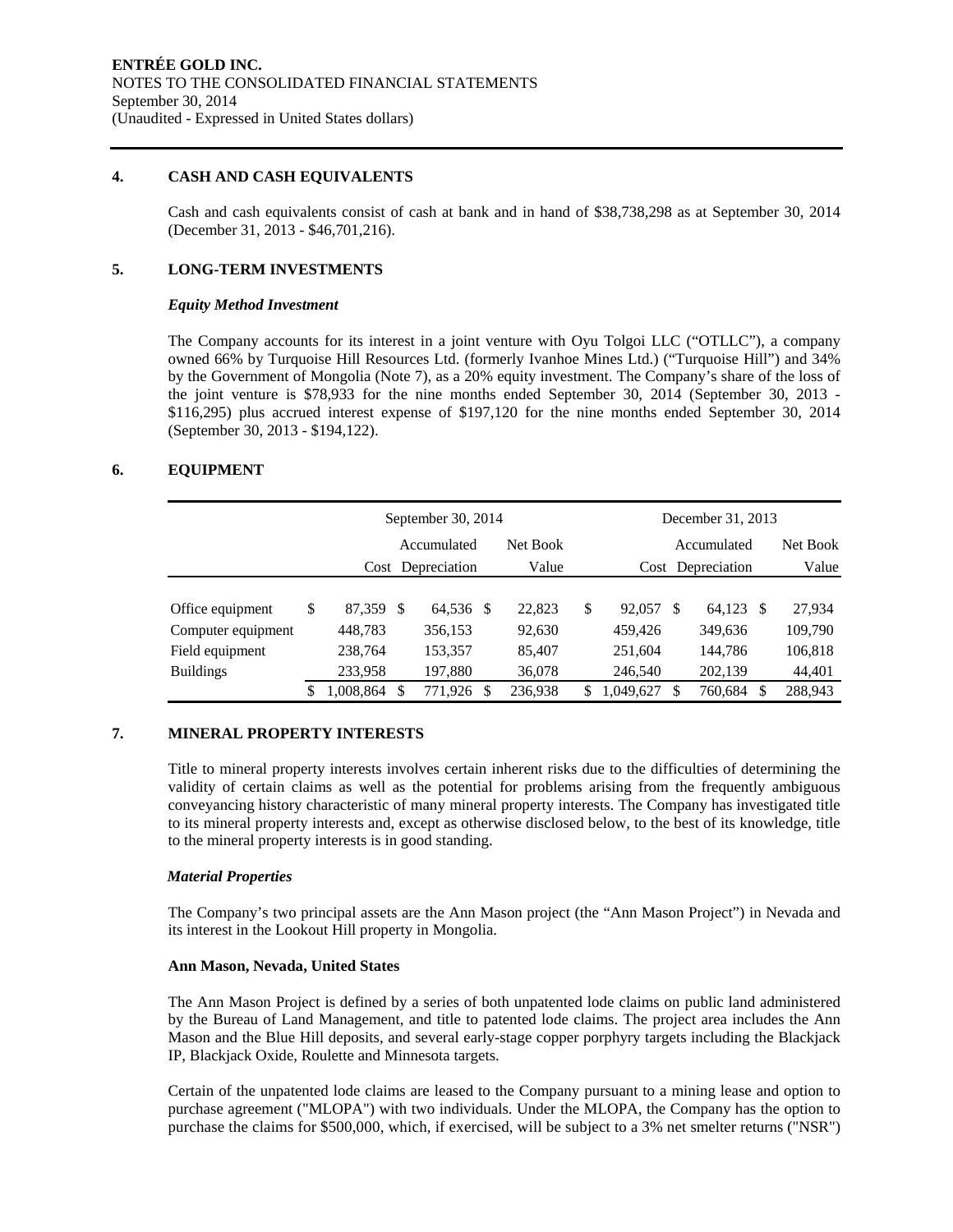#### **7. MINERAL PROPERTY INTERESTS** (cont'd...)

#### *Material Properties* (cont'd...)

#### **Ann Mason, Nevada, United States** (cont'd...)

royalty (which may be bought down to a 1% NSR royalty for \$2 million). The MLOPA also provides for annual advance minimum royalty payments of \$27,500 which commenced in 2011 and will continue until the commencement of sustained commercial production. The advance payments will be credited against future royalty payments or the buy down of the royalty.

In September 2009, the Company entered into an agreement whereby the Company may acquire an 80% interest in certain unpatented lode claims formerly known as the Roulette property. In order to acquire its interest, the Company must: (a) incur expenditures of \$1,000,000, make cash payments of \$140,000 and issue 85,000 common shares of the Company within three years (completed); (b) make aggregate advance royalty payments totalling \$375,000 between the fifth and tenth anniversaries of the agreement; and (c) deliver a bankable feasibility study before the tenth anniversary of the agreement.

In February 2013, the Company entered into an agreement with Sandstorm Gold Ltd. ("Sandstorm") whereby the Company granted Sandstorm a 0.4% NSR royalty over certain of the unpatented lode claims, including the claims covering the Ann Mason and Blue Hill deposits, in return for an upfront payment of \$5 million (the "Sandstorm NSR Payment") which was recorded as a recovery to acquisition costs. In addition, certain of the patented lode claims are subject to a 2% NSR royalty.

During the nine months ended September 30, 2014, the Company located or acquired certain upatented lode claims within the boundaries of its Ann Mason Project pursuant to which the Company paid \$100,000 and issued 250,000 common shares valued at \$73,618.

#### **Lookout Hill, Mongolia**

The Lookout Hill property in the South Gobi region of Mongolia is comprised of two mining licences, Shivee Tolgoi and Javhlant, granted by the Mineral Resources Authority of Mongolia ("MRAM") in October 2009. Title to the two licences is held by the Company.

In October 2004, the Company entered into an arm's-length Equity Participation and Earn-In Agreement (the "Earn In Agreement") with Turquoise Hill. Under the Earn-In Agreement, Turquoise Hill agreed to purchase equity securities of the Company, and was granted the right to earn an interest in what is now the eastern portion of the Shivee Tolgoi mining licence and all of the Javhlant mining licence (together the "Joint Venture Property"). Most of Turquoise Hill's rights and obligations under the Earn-In Agreement were subsequently assigned by Turquoise Hill to what was then its wholly-owned subsidiary, OTLLC. The Government of Mongolia subsequently acquired a 34% interest in OTLLC from Turquoise Hill.

On June 30, 2008, OTLLC gave notice that it had completed its earn-in obligations by expending a total of \$35 million on exploration of the Joint Venture Property. OTLLC earned an 80% interest in all minerals extracted below a sub-surface depth of 560 metres from the Joint Venture Property and a 70% interest in all minerals extracted from surface to a depth of 560 metres from the Joint Venture Property. In accordance with the Earn-In Agreement, the Company and OTLLC formed a joint venture (the "Entrée-OTLLC Joint Venture") on terms annexed to the Earn-In Agreement.

The portion of the Shivee Tolgoi mining licence outside of the Joint Venture Property ("Shivee West") is 100% owned by the Company, but is subject to a right of first refusal by OTLLC.

The conversion of the original Shivee Tolgoi and Javhlant exploration licences into mining licences was a condition precedent to the Investment Agreement (the "Investment Agreement") between Turquoise Hill, OTLLC, the Government of Mongolia and Rio Tinto International Holdings Limited. The licences are part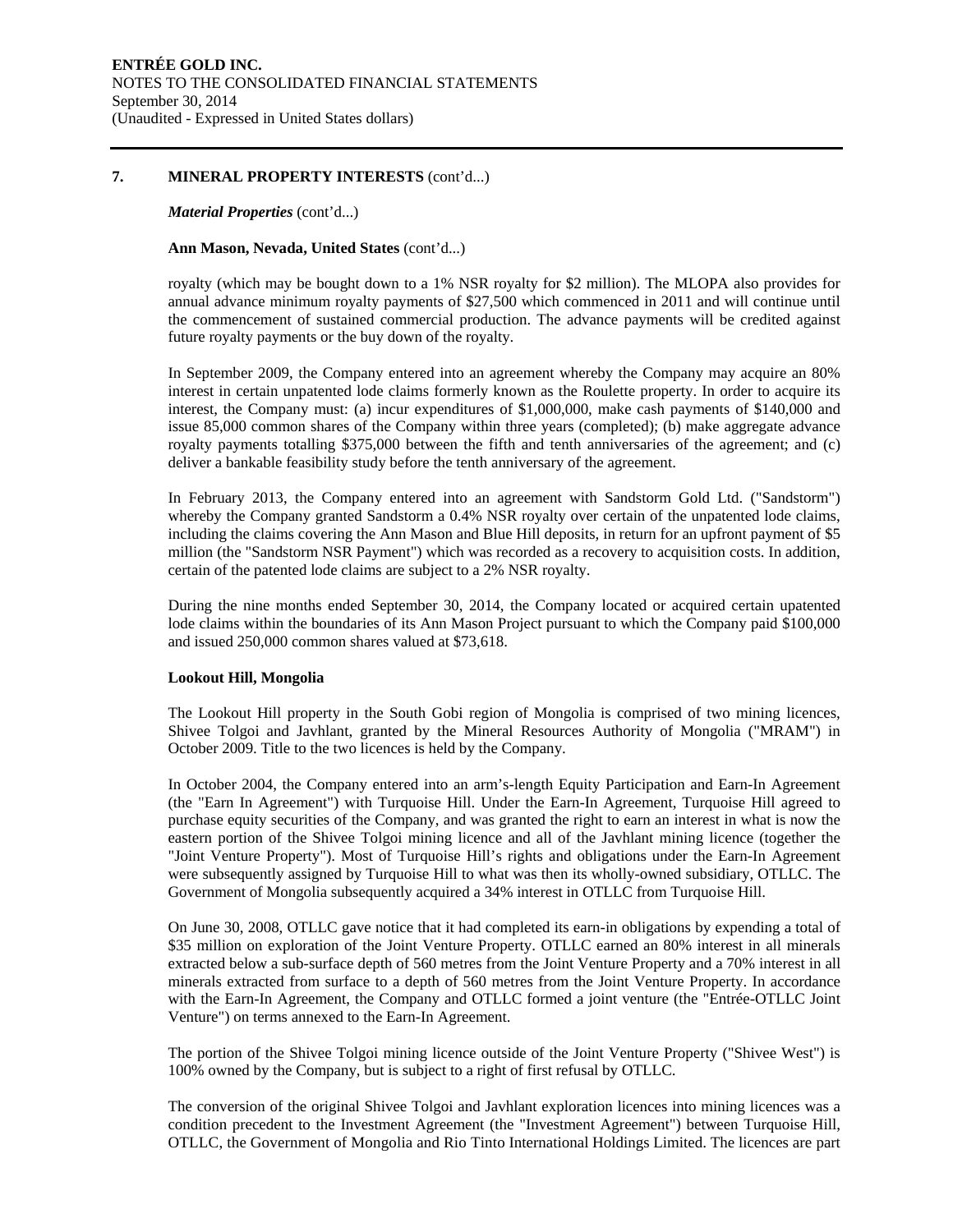#### **7. MINERAL PROPERTY INTERESTS** (cont'd...)

#### *Material Properties* (cont'd...)

# **Lookout Hill, Mongolia** (cont'd...)

of the contract area covered by the Investment Agreement, although the Company is not a party to the Investment Agreement. The Shivee Tolgoi and Javhlant mining licences were each issued for a 30 year term and have rights of renewal for two further 20 year terms.

On February 27, 2013, notice (the "Notice") was delivered to the Company that the Ministry of Mining had cancelled the July 2009 Order (the "2009 Order") registering the reserves on the Joint Venture Property. The Notice stated that the 2009 Order breached sections of the Minerals Law of Mongolia and Charter of the Minerals Resource Counsel that give the head of MRAM the authority to register reserves, rather than the Minister of Mineral Resources and Energy. The Notice further advised that the Company is temporarily restricted from transferring, selling or leasing the Shivee Tolgoi and Javhlant mining licences. On September 4, 2013, the Minister of Mining issued Order No. 179, advising the Minerals Professional Council to re-submit its previous conclusions regarding the reserves to MRAM for review and registration.

On September 6, 2013, the head of MRAM ordered that the reserves on the Joint Venture Property be registered. The Company was also subsequently advised that the temporary transfer restriction on the joint venture mining licences will be lifted.

As of September 30, 2014, the Entrée-OTLLC Joint Venture had expended approximately \$26.9 million to advance the Joint Venture Property. Under the terms of the Entrée-OTLLC Joint Venture, OTLLC contributed on behalf of the Company its required participation amount charging interest at prime plus 2% (Note 8).

# *Other Properties*

The Company also has interests in non-material properties in Australia, United States and Peru including the following:

#### **Australia Properties**

The Company holds a 54.71% interest in the Blue Rose copper-iron-gold-molybdenum joint venture property, with Giralia Resources Pty Ltd., a subsidiary of Atlas Iron Limited (ASX:AGO - "Atlas"), retaining the remaining 45.29% interest. During the nine months ended September 30, 2014, the Company recorded an impairment of mineral property interests of \$552,095.

#### **Lordsburg and Oak Grove**

During the year ended December 31, 2012, the Company entered into an agreement to purchase a 100% interest in the Lordsburg and Oak Grove properties, New Mexico, subject to a 2% NSR royalty. Pursuant to the agreement, the Company paid \$100,000 and issued 500,000 common shares valued at \$326,483. During the year ended December 31, 2013, the Company abandoned the unpatented lode claims comprising the Oak Grove property and recorded an impairment of mineral property interests of \$437,732.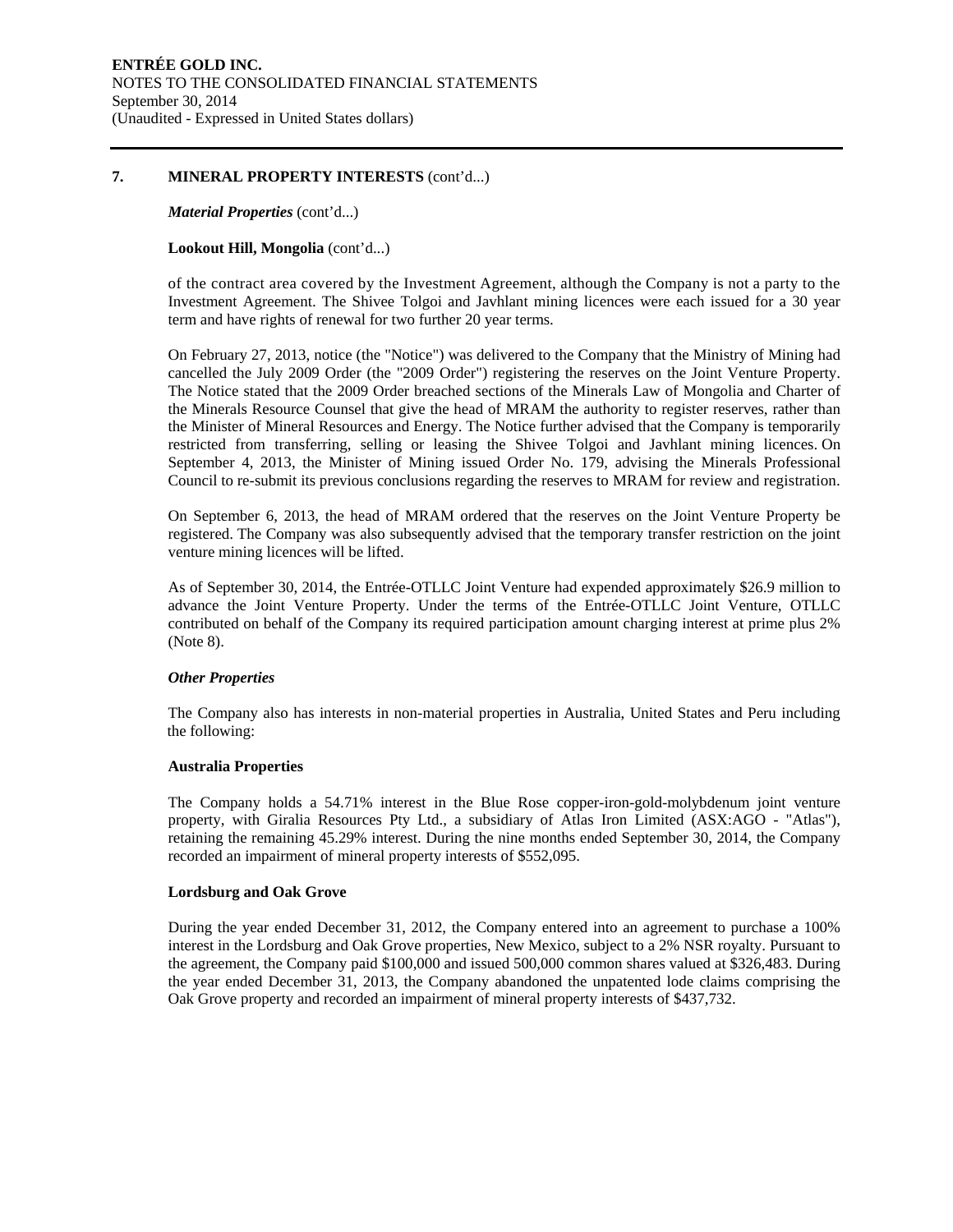### **7. MINERAL PROPERTY INTERESTS** (cont'd...)

Capitalized mineral property acquisition costs are summarized as follows:

|                                 | September 30,<br>2014                  |      | December 31,<br>2013             |
|---------------------------------|----------------------------------------|------|----------------------------------|
| Ann Mason<br>Lordsburg<br>Other | \$<br>45,239,812<br>468,951<br>268,308 | - \$ | 47,495,218<br>494,171<br>817,176 |
| <b>Total</b>                    | 45,977,071                             | -S   | 48,806,565                       |

Ann Mason capitalized mineral property acquisition costs are net of the \$5 million Sandstorm NSR Payment.

Expensed exploration costs are summarized as follows:

|                            | Three Months<br>Ended<br>September 30,<br>2014 |    | Three Months<br>Ended<br>September 30,<br>2013 |   | Nine Months<br>Ended<br>September 30,<br>2014 | Nine Months<br>Ended<br>September 30,<br>2013 |                                   |  |
|----------------------------|------------------------------------------------|----|------------------------------------------------|---|-----------------------------------------------|-----------------------------------------------|-----------------------------------|--|
| US<br>Mongolia<br>Other    | \$<br>1,843,940<br>364,356<br>59.901           | -S | 766,309<br>297,740<br>104.278                  | S | 2,976,645<br>1,313,250<br>299,773             | -S                                            | 3,278,717<br>1,071,352<br>326,684 |  |
| <b>Total all locations</b> | \$<br>2,268,197                                | S  | 1,168,327                                      | S | 4,589,668                                     | S                                             | 4,676,753                         |  |

# **8. LOANS PAYABLE**

Under the terms of the Entrée-OTLLC Joint Venture (Note 7), OTLLC will contribute funds to approved joint venture programs and budgets on the Company's behalf. Interest on each loan advance shall accrue at an annual rate equal to OTLLC's actual cost of capital or the prime rate of the Royal Bank of Canada, plus two percent (2%) per annum, whichever is less, as at the date of the advance. The loans will be repayable by the Company monthly from ninety percent (90%) of the Company's share of available cash flow from the Entrée-OTLLC Joint Venture. In the absence of available cash flow, the loans will not be repayable. The loans are not expected to be repaid within one year.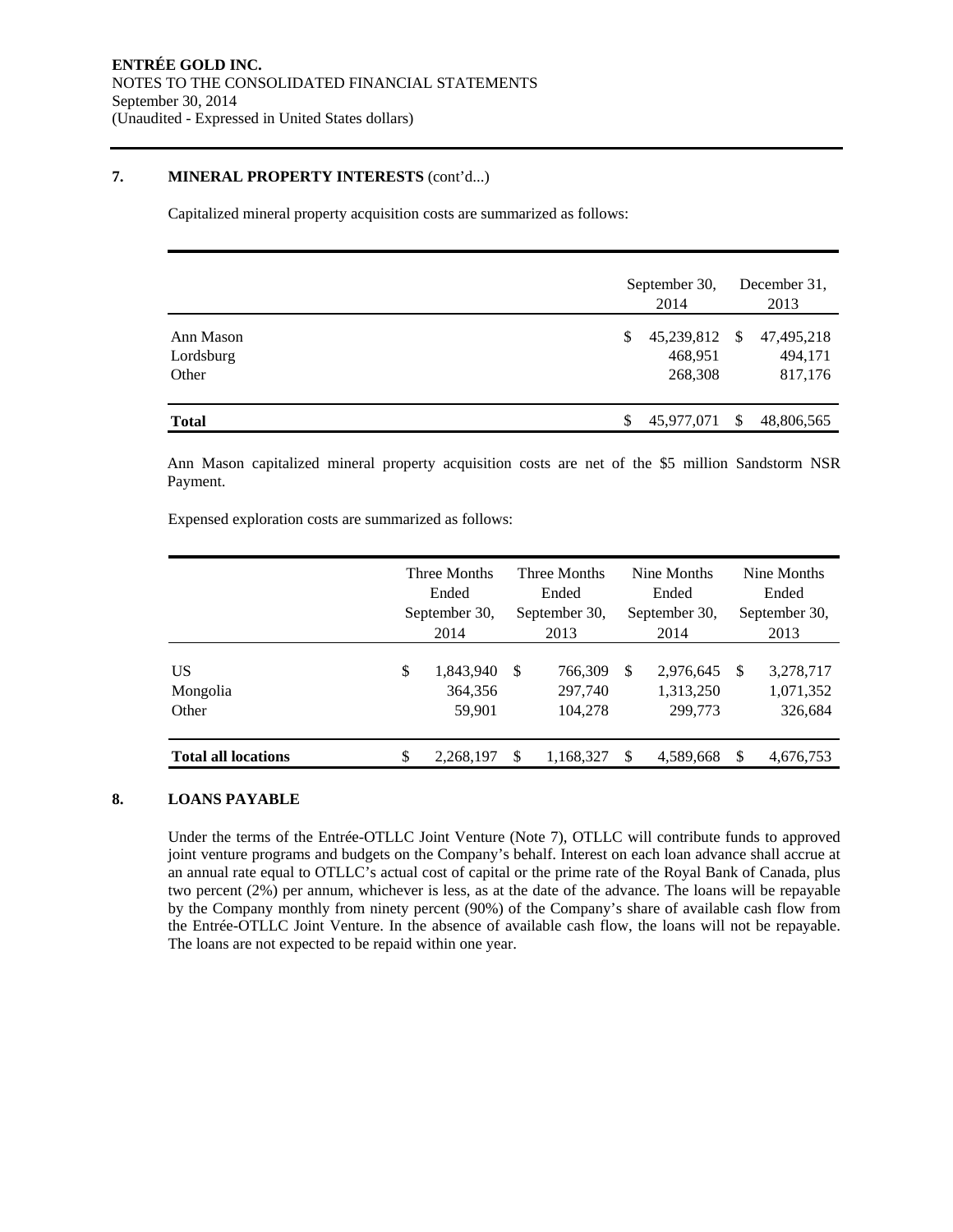#### **9. SANDSTORM FINANCING ARRANGEMENT**

In February 2013, the Company entered into an equity participation and funding agreement with Sandstorm that provided an upfront deposit (the "Deposit") from Sandstorm of \$40 million. The Company will use future payments that it receives from its mineral property interests to purchase and deliver metal credits to Sandstorm, in amounts that are indexed to the Company's share of gold, silver and copper production from the Joint Venture Property as follows:

- 25.7% of the Company's share of gold and silver, and 2.5% of the Company's share of copper, produced from the portion of the Shivee Tolgoi mining licence included in the Joint Venture Property; and
- 33.8% of the Company's share of gold and silver, and 2.5% of the Company's share of copper, produced from the Javhlant mining licence.

In addition to the Deposit, upon delivery of the metal credits Sandstorm will make a cash payment to the Company equal to the lesser of the prevailing market price and \$220 per ounce of gold, \$5 per ounce of silver and \$0.50 per pound of copper (subject to inflation adjustments). After approximately 8.6 million ounces of gold, 40.3 million ounces of silver and 9.1 billion pounds of copper have been produced from the entire Joint Venture Property, the cash payment will increase to the lesser of the prevailing market price and \$500 per ounce of gold, \$10 per ounce of silver and \$1.10 per pound of copper (subject to inflation adjustments). To the extent that the prevailing market price is greater than the amount of the cash payment, the difference between the two will be credited against the Deposit (the net amount of the Deposit being the "Unearned Balance").

In the event of a partial expropriation of the Company's interest in the Joint Venture Property, which is not reversed during the abeyance period provided for in the equity participation and funding agreement, the Company will be required to return a pro rata portion of the Deposit (the amount of the repayment not to exceed the amount of the Unearned Balance) and the metal credits that the Company is required to deliver will be reduced proportionately. In the event of a full expropriation, the full amount of the Unearned Balance must be returned with interest.

The Company is not required to deliver actual metal, and the Company may use revenue from any of its assets to purchase the requisite amount of metal credits.

The Company recorded the Deposit as deferred revenue and will recognize amounts in revenue as metal credits are delivered to Sandstorm, which is currently scheduled to commence in 2019.

In addition, the Company entered into an agreement with Sandstorm whereby the Company granted Sandstorm a 0.4% NSR royalty over certain of the Ann Mason Project claims, including the claims covering the Ann Mason and Blue Hill deposits, in return for the Sandstorm NSR Payment of \$5 million which was recorded as a recovery to acquisition costs.

The Company also completed a private placement with Sandstorm for gross proceeds of \$9,722,897.

The transactions costs related to the Sandstorm financing arrangement incurred in 2013 were \$936,926 for consultancy and advisory fees, \$192,203 for legal fees included in general and administration expenses and \$86,636 for share issuance costs.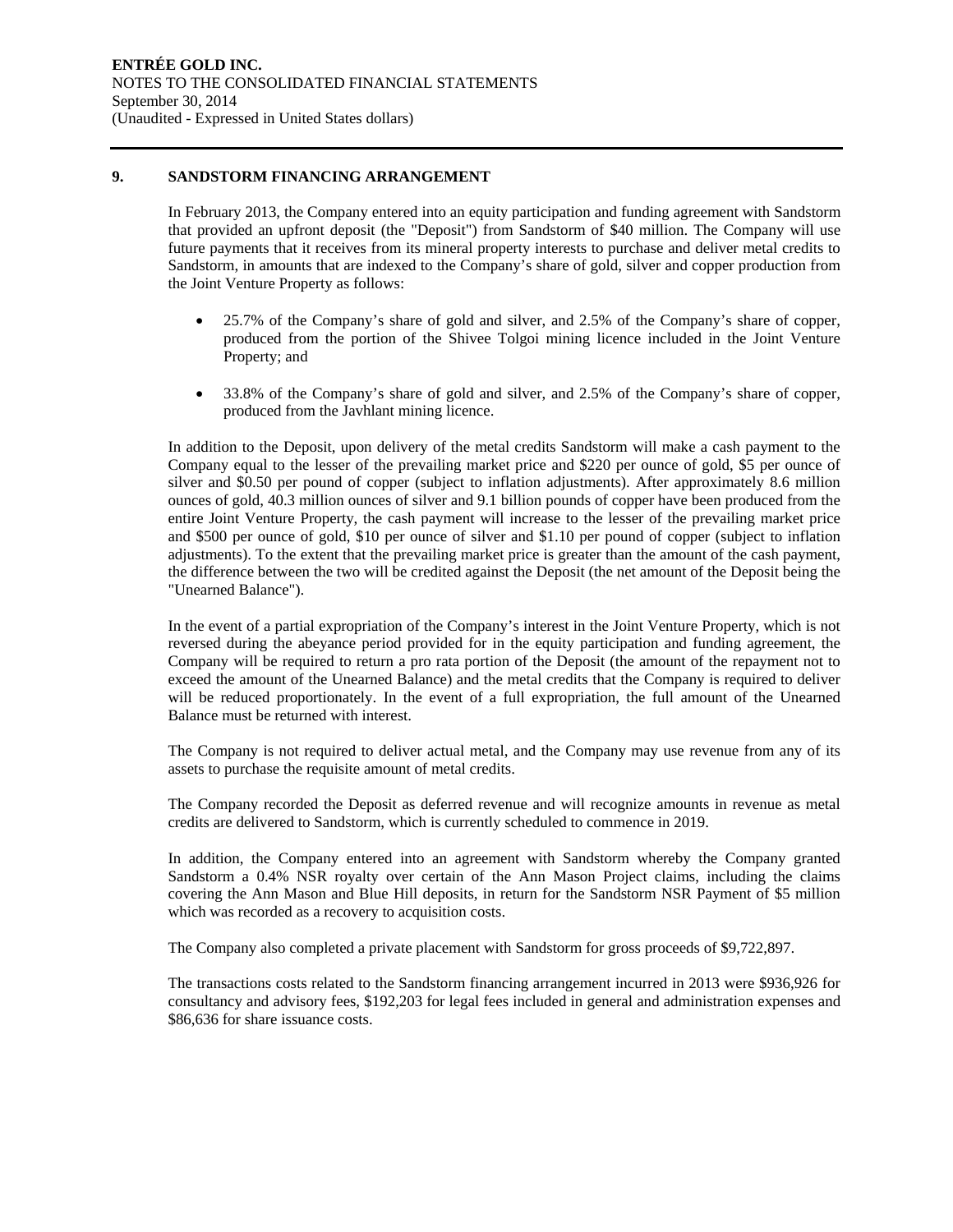#### **10. COMMON STOCK**

#### **Share issuances**

In May 2014, the Company issued 250,000 shares at a fair value of \$73,618 to locate certain claims within the boundaries of its Ann Mason Project.

#### **Stock options**

The Company has adopted a stock option plan (the "Plan") to grant options to directors, officers, employees and consultants. Under the Plan, the Company may grant options to acquire up to 10% of the issued and outstanding shares of the Company. Options granted can have a term of up to ten years and an exercise price typically not less than the Company's closing stock price on the last trading day before the date of grant. Vesting is determined at the discretion of the Board of Directors.

The Company uses the Black-Scholes option pricing model to determine the fair value of stock options granted. For employees, the compensation expense is amortized on a straight-line basis over the requisite service period which approximates the vesting period. Compensation expense for stock options granted to non-employees is recognized over the contract services period or, if none exists, from the date of grant until the options vest. Compensation associated with unvested options granted to non-employees is re-measured on each balance sheet date using the Black-Scholes option pricing model.

The Company uses historical data to estimate option exercise, forfeiture and employee termination within the valuation model. The risk-free interest rate is based on a treasury instrument whose term is consistent with the expected term of the stock options. The Company has not paid and does not anticipate paying dividends on its common stock; therefore, the expected dividend yield is assumed to be zero. Companies are required to utilize an estimated forfeiture rate when calculating the expense for the reporting period.

Based on the best estimate, management applied the estimated forfeiture rate of Nil in determining the expense recorded in the accompanying Statements of Operations and Comprehensive Loss.

Number of Options Weighted Average Exercise Price (C\$) Balance at December 31, 2012 9,223,000 9,223,000 1.98 Granted 0.47 0.47 Expired (2,379,500) 1.80 Forfeited (3,000) 1.25 Balance at December 31, 2013 14,400,500 1.22 Expired (1,339,000) 1.32 Balance at March 31, 2014 13,061,500 1.21 Forfeited (35,000) 0.76 Balance at June 30, 2014 13,026,500 1.21 Balance at September 30, 2014 13,026,500 1.21

Stock option transactions are summarized as follows:

The number of stock options exercisable at September 30, 2014 was 13,026,500.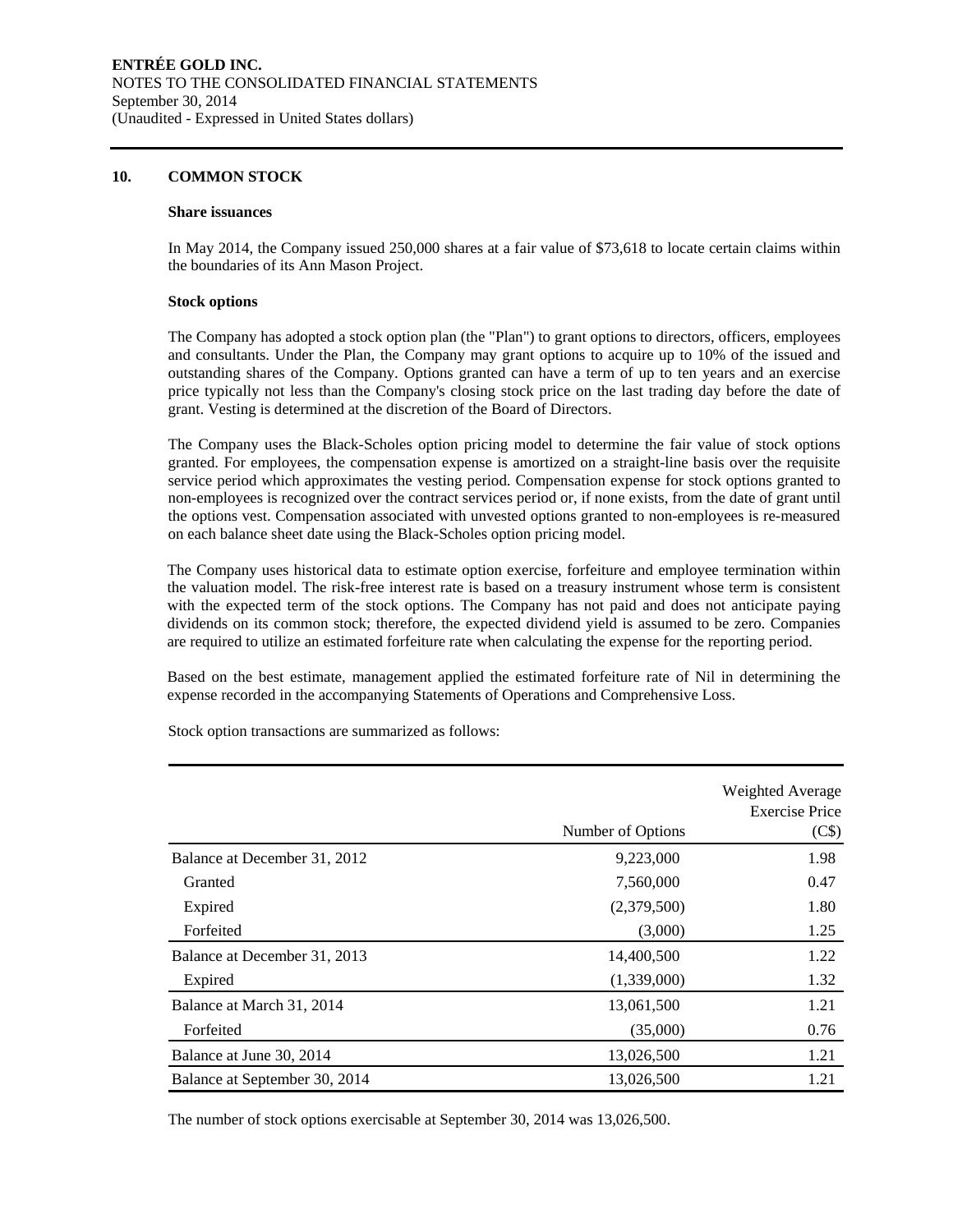### **10. COMMON STOCK** (cont'd...)

#### **Share options** (cont'd...)

At September 30, 2014, the following stock options were outstanding:

| Number of<br>Options | Exercise<br>Price<br>(C\$) | Aggregate<br>Intrinsic Value<br>(C\$) | <b>Expiry Date</b> | Number of<br>Options<br>Exercisable | Aggregate<br><b>Intrinsic Value</b><br>(C\$) |
|----------------------|----------------------------|---------------------------------------|--------------------|-------------------------------------|----------------------------------------------|
|                      |                            |                                       |                    |                                     |                                              |
| 1,472,500            | 2.60                       | $\overline{\phantom{a}}$              | December 29, 2014  | 1,472,500                           |                                              |
| 300,000              | 2.34                       | ۰                                     | September 22, 2015 | 300,000                             |                                              |
| 1,372,500            | 2.86                       | $\overline{\phantom{a}}$              | November 22, 2015  | 1,372,500                           |                                              |
| 200,000              | 3.47                       | $\overline{\phantom{a}}$              | January 4, 2016    | 200,000                             |                                              |
| 125,000              | 2.94                       | $\overline{\phantom{a}}$              | March 8, 2016      | 125,000                             |                                              |
| 150,000              | 2.05                       | $\overline{\phantom{a}}$              | July 7, 2016       | 150,000                             |                                              |
| 100,000              | 2.23                       | $\overline{\phantom{a}}$              | July 15, 2016      | 100,000                             |                                              |
| 1,671,500            | 1.25                       | $\overline{\phantom{a}}$              | January 6, 2017    | 1,671,500                           |                                              |
| 100,000              | 0.73                       | $\overline{\phantom{a}}$              | June 18, 2017      | 100,000                             |                                              |
| 4,960,000            | 0.56                       | $\overline{\phantom{a}}$              | March 15, 2018     | 4,960,000                           |                                              |
| 50,000               | 0.32                       | $\overline{\phantom{a}}$              | April 9, 2018      | 50,000                              |                                              |
| 150,000              | 0.34                       | $\blacksquare$                        | June 27, 2018      | 150,000                             |                                              |
| 2,375,000            | 0.30                       |                                       | December 19, 2018  | 2,375,000                           |                                              |
| 13,026,500           |                            | \$                                    |                    | 13,026,500                          | \$                                           |

The aggregate intrinsic value in the preceding table represents the total intrinsic value, based on the Company's closing stock price of C\$0.30 per share as of September 30, 2014, which would have been received by the option holders had all option holders exercised their options as of that date. The total number of in-the-money options vested and exercisable as of September 30, 2014 was Nil. The total intrinsic value of options exercised during the nine months ended September 30, 2014 was \$Nil (September 30, 2013 - \$Nil).

#### **Stock-based compensation**

No stock options were granted during the nine months ended September 30, 2014. The fair value of stock options granted during the nine months ended September 30, 2014 was \$Nil (September 30, 2013 - \$1,051,712). Stock-based compensation recognized during the nine months ended September 30, 2014 was \$Nil (September 30, 2013 - \$1,052,637) which has been recorded in the consolidated statements of operations and comprehensive loss as follows with corresponding additional paid-in capital recorded in stockholders' equity:

|                            |  | Three Months                   |  | Three Months  |   | Nine Months              |               | Nine Months |  |
|----------------------------|--|--------------------------------|--|---------------|---|--------------------------|---------------|-------------|--|
|                            |  | Ended<br>September 30,<br>2014 |  | Ended         |   | Ended                    |               | Ended       |  |
|                            |  |                                |  | September 30, |   | September 30,            | September 30, |             |  |
|                            |  |                                |  | 2013          |   | 2014                     | 2013          |             |  |
| Exploration                |  |                                |  | ۰.            | S | $\overline{\phantom{a}}$ | S             | 148,125     |  |
| General and administration |  | -                              |  | -             |   |                          |               | 904,512     |  |
|                            |  |                                |  | ۰             |   | $\overline{\phantom{0}}$ |               | 1,052,637   |  |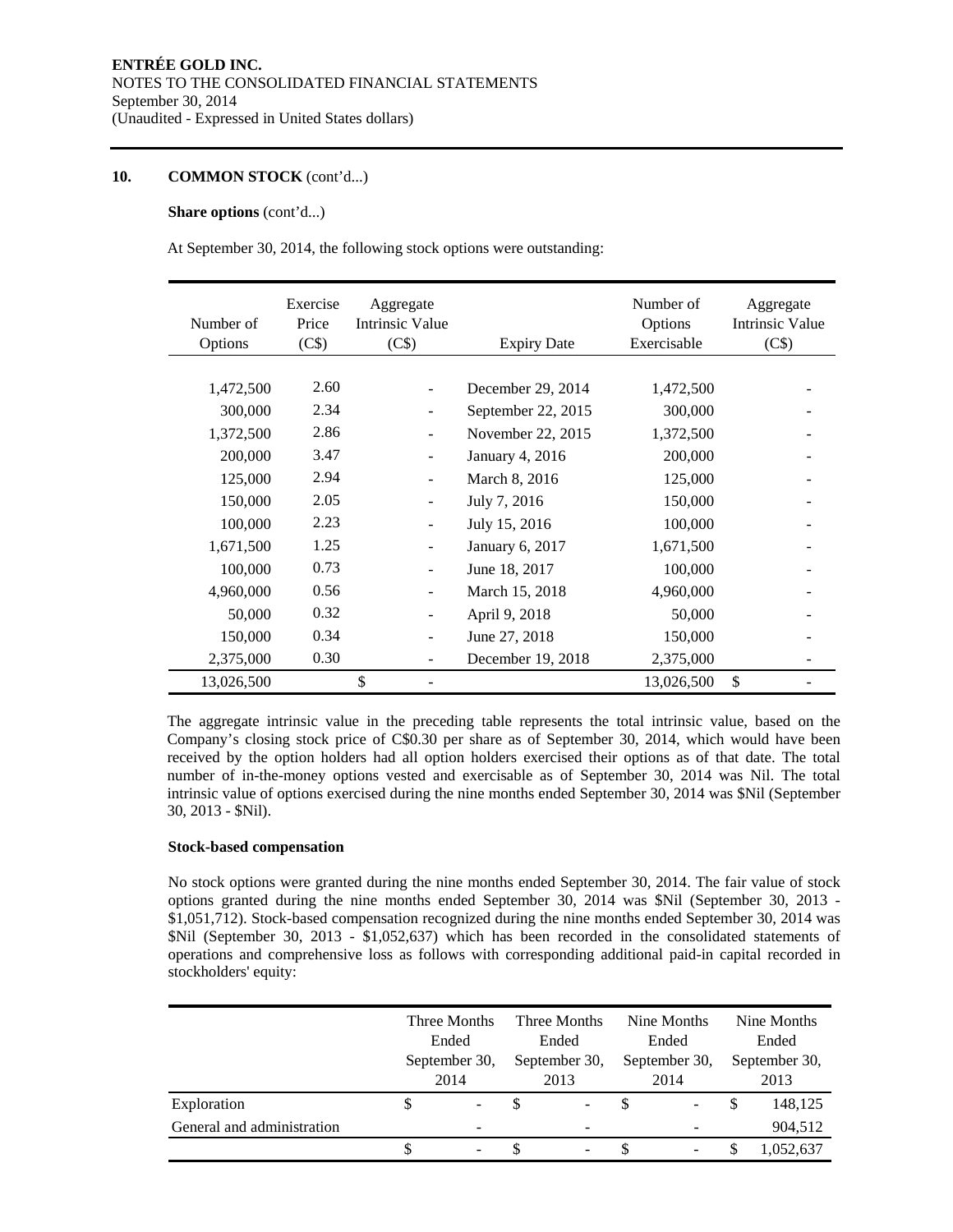#### **10. COMMON STOCK** (cont'd…)

#### **Stock-based compensation** (cont'd…)

The following weighted-average assumptions were used for the Black-Scholes valuation of stock options granted:

|                                  | September 30,<br>2014 | September 30,<br>2013 |
|----------------------------------|-----------------------|-----------------------|
|                                  |                       |                       |
| Risk-free interest rate          |                       | 1.25%                 |
| Expected life of options (years) |                       | 4.3                   |
| Annualized volatility            |                       | 76%                   |
| Dividend rate                    |                       | $0.00\%$              |
|                                  |                       |                       |

#### **11. SEGMENT INFORMATION**

The Company operates in one business segment being the exploration of mineral property interests.

Geographic information is as follows:

|                     | September 30,<br>2014 |               | December 31.<br>2013 |
|---------------------|-----------------------|---------------|----------------------|
| Identifiable assets |                       |               |                      |
|                     |                       |               |                      |
| <b>USA</b>          | \$<br>47,039,267      | -S            | 49,405,542           |
| Canada              | 37,887,622            |               | 45,822,245           |
| Australia           | 994,683               |               | 1,642,736            |
| Mongolia            | 661,114               |               | 504,408              |
| Other               | 16,725                |               | 20,174               |
|                     | \$<br>86,599,411      | <sup>\$</sup> | 97,395,105           |

# **12. FINANCIAL INSTRUMENTS**

The Company's financial instruments generally consist of cash and cash equivalents, receivables, deposits, accounts payable and accrued liabilities and loans payable. Unless otherwise noted, it is management's opinion that the Company is not exposed to significant interest or credit risks arising from these financial instruments. The fair value of these financial instruments approximates their carrying values, except as noted below.

The Company is exposed to currency risk by incurring certain expenditures in currencies other than the Canadian dollar. The Company does not use derivative instruments to reduce this currency risk.

Fair value measurement is based on a fair value hierarchy, which requires an entity to maximize the use of observable inputs and minimize the use of unobservable inputs when measuring fair value. The standard describes three levels of inputs that may be used to measure fair value which are: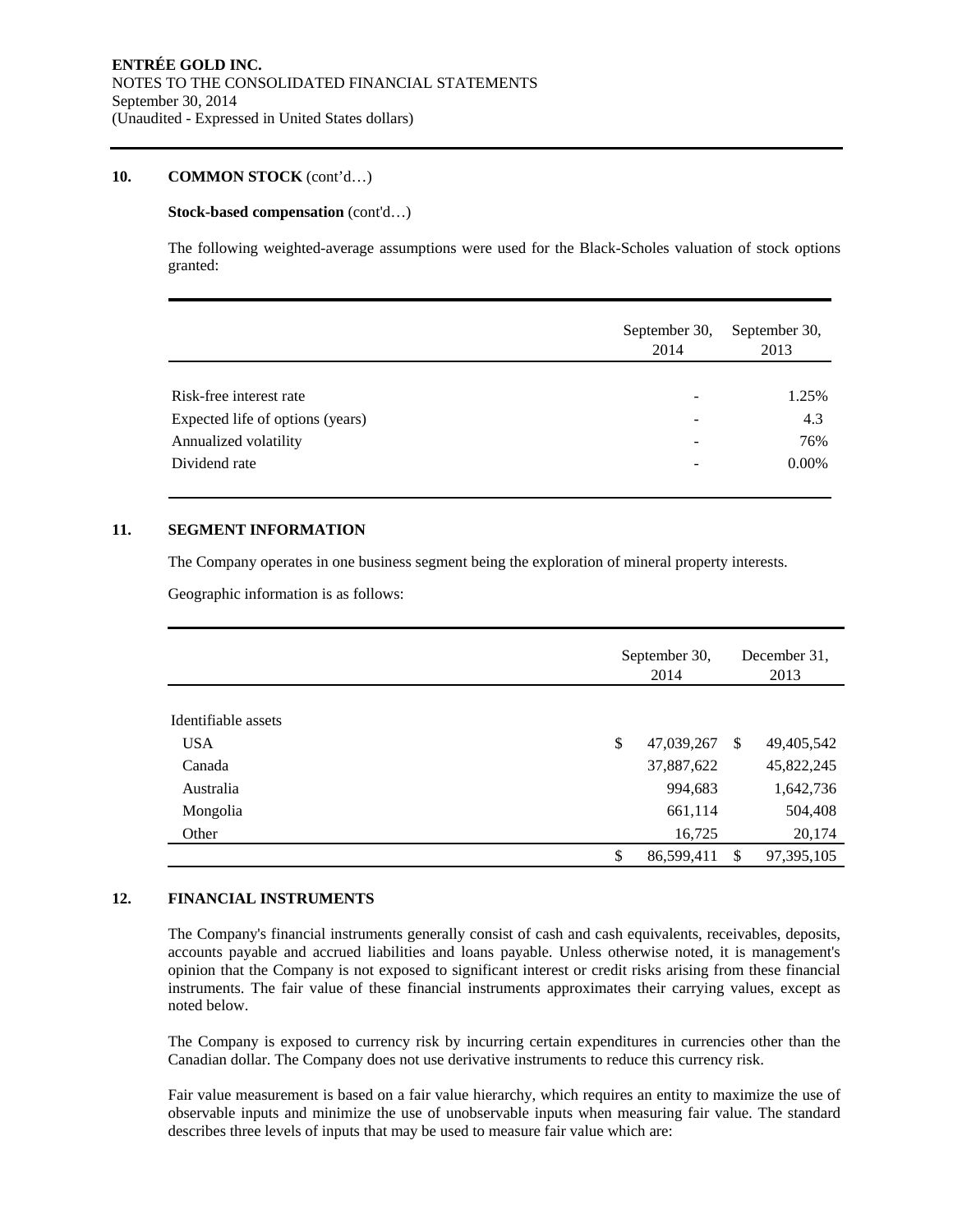#### **12. FINANCIAL INSTRUMENTS** (cont'd…)

Level 1 — Quoted prices that are available in active markets for identical assets or liabilities.

Level 2 — Quoted prices in active markets for similar assets that are observable.

Level 3 — Unobservable inputs that are supported by little or no market activity and that are significant to the fair value of the assets or liabilities.

At September 30, 2014, the Company had Level 1 financial instruments, consisting of cash and cash equivalents, with a fair value of \$38,738,298.

# **13. ACCUMULATED OTHER COMPREHENSIVE INCOME (LOSS) (OCI)**

|                                                                                       | Three Months<br>Ended<br>September 30,<br>2014 |                  | Three Months<br>Ended<br>September 30,<br>2013 |           | Nine Months<br>Ended<br>September 30, September 30,<br>2014 |               |               | Nine Months<br>Ended.<br>2013 |
|---------------------------------------------------------------------------------------|------------------------------------------------|------------------|------------------------------------------------|-----------|-------------------------------------------------------------|---------------|---------------|-------------------------------|
| Accumulated OCI, beginning of period:<br>Currency translation adjustment              | \$                                             | 208,935          | <sup>\$</sup>                                  | 929,806   | <sup>\$</sup>                                               | 465.615       | <b>S</b>      | 3.253.019                     |
| Other comprehensive income (loss) for the period:<br>Currency translation adjustments | S.                                             | $(1,879,527)$ \$ |                                                | 1.099.467 |                                                             | (2,136,207)   |               | (1.223.746)                   |
| Accumulated OCI, end of period:<br>Currency translation adjustment                    | \$.                                            | $(1,670,592)$ \$ |                                                | 2.029.273 |                                                             | \$(1,670,592) | <sup>\$</sup> | 2.029.273                     |

#### **14. SUPPLEMENTAL DISCLOSURE WITH RESPECT TO CASH FLOWS**

The significant non-cash transactions affecting cash flows from operating, financing and investing activities for the nine months ended September 30, 2014 consisted of the following item:

 issuance of 250,000 common shares (September 30, 2013 - Nil) in payment of mineral property acquisitions valued at \$73,618 (September 30, 2013 - \$Nil) which have been capitalized as mineral property interests.

#### **15. COMMITMENTS**

The Company is committed to make lease payments for the rental of office space as follows:

| 2014 | 80,387  |
|------|---------|
| 2015 | 277,331 |
| 2016 | 200,387 |
| 2017 | 83,495  |
|      | 641,600 |

The Company incurred lease expense of \$300,141 (September 30, 2013 – \$291,099) for the nine months ended September 30, 2014.